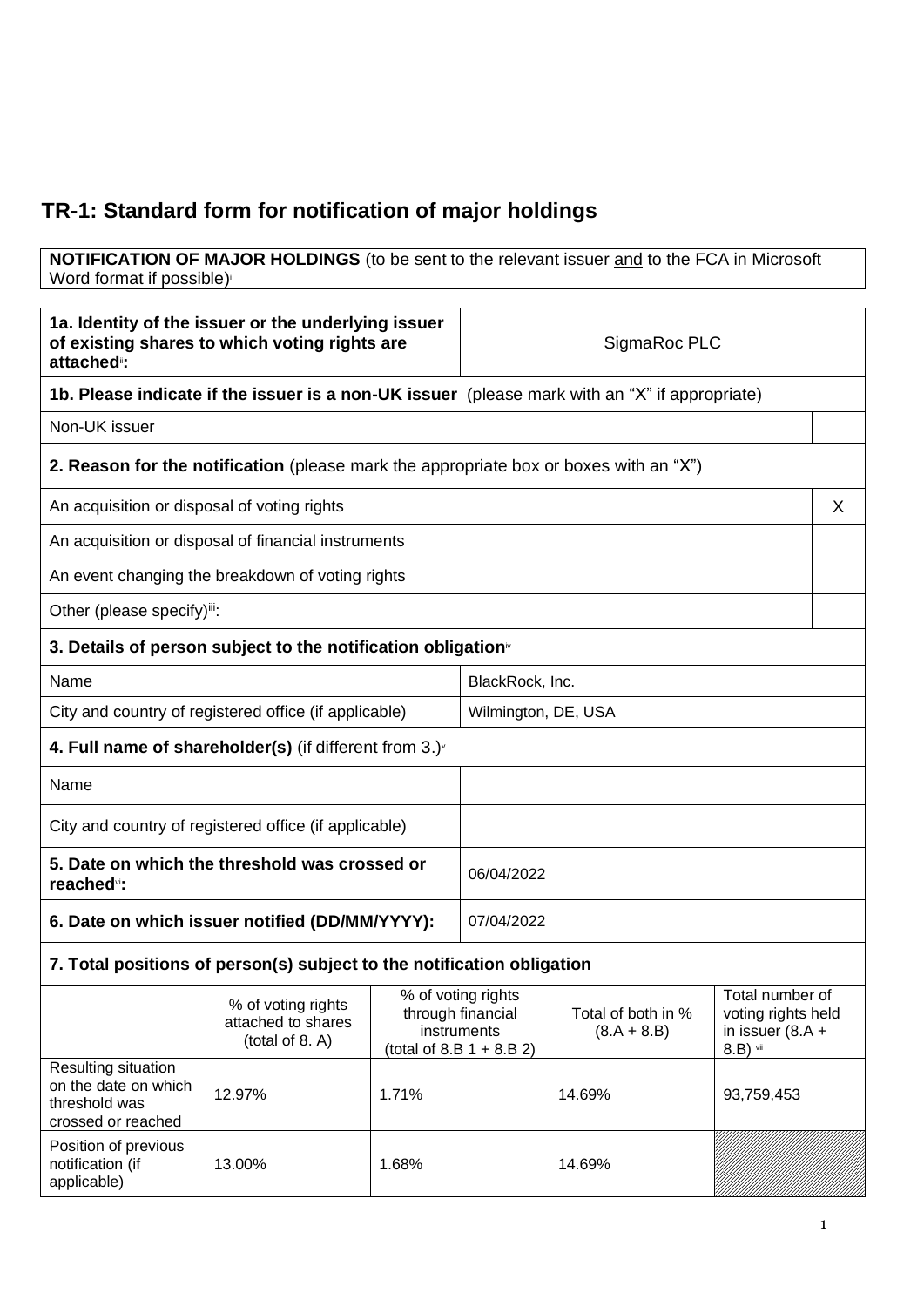## **8. Notified details of the resulting situation on the date on which the threshold was crossed or reached**viii

### **A: Voting rights attached to shares**

| Class/type of<br>shares<br>ISIN code (if possible) | Number of voting rights <sup>ix</sup> |                               | % of voting rights        |                               |  |
|----------------------------------------------------|---------------------------------------|-------------------------------|---------------------------|-------------------------------|--|
|                                                    | <b>Direct</b><br>(DTR5.1)             | <b>Indirect</b><br>(DTR5.2.1) | <b>Direct</b><br>(DTR5.1) | <b>Indirect</b><br>(DTR5.2.1) |  |
| GB00BYX5K988                                       |                                       | 82,795,915                    |                           | 12.97%                        |  |
|                                                    |                                       |                               |                           |                               |  |
|                                                    |                                       |                               |                           |                               |  |
| <b>SUBTOTAL 8. A</b>                               | 82,795,915                            |                               | 12.97%                    |                               |  |

| B 1: Financial Instruments according to (DTR5.3.1.1 (a) |                                      |                                         |                                                                                                        |                    |
|---------------------------------------------------------|--------------------------------------|-----------------------------------------|--------------------------------------------------------------------------------------------------------|--------------------|
| <b>Type of financial</b><br>instrument                  | <b>Expiration</b><br>$date^{\times}$ | Exercise/<br><b>Conversion Periodxi</b> | <b>Number of voting rights</b><br>that may be acquired if<br>the instrument is<br>exercised/converted. | % of voting rights |
|                                                         |                                      |                                         |                                                                                                        |                    |
|                                                         |                                      |                                         |                                                                                                        |                    |
|                                                         |                                      |                                         |                                                                                                        |                    |
|                                                         |                                      | <b>SUBTOTAL 8. B 1</b>                  |                                                                                                        |                    |

| B 2: Financial Instruments with similar economic effect according to (DTR5.3.1.1 (b) |                               |                                             |                                                                |                            |                    |
|--------------------------------------------------------------------------------------|-------------------------------|---------------------------------------------|----------------------------------------------------------------|----------------------------|--------------------|
| <b>Type of financial</b><br>instrument                                               | <b>Expiration</b><br>$date^*$ | Exercise/<br><b>Conversion</b><br>Period xi | <b>Physical or</b><br>cash<br><b>settlement</b> <sup>xii</sup> | Number of<br>voting rights | % of voting rights |
| <b>CFD</b>                                                                           |                               |                                             | Cash                                                           | 10,963,538                 | 1.71%              |
|                                                                                      |                               |                                             |                                                                |                            |                    |
|                                                                                      |                               |                                             |                                                                |                            |                    |
|                                                                                      |                               |                                             | <b>SUBTOTAL</b><br>8.B.2                                       | 10,963,538                 | 1.71%              |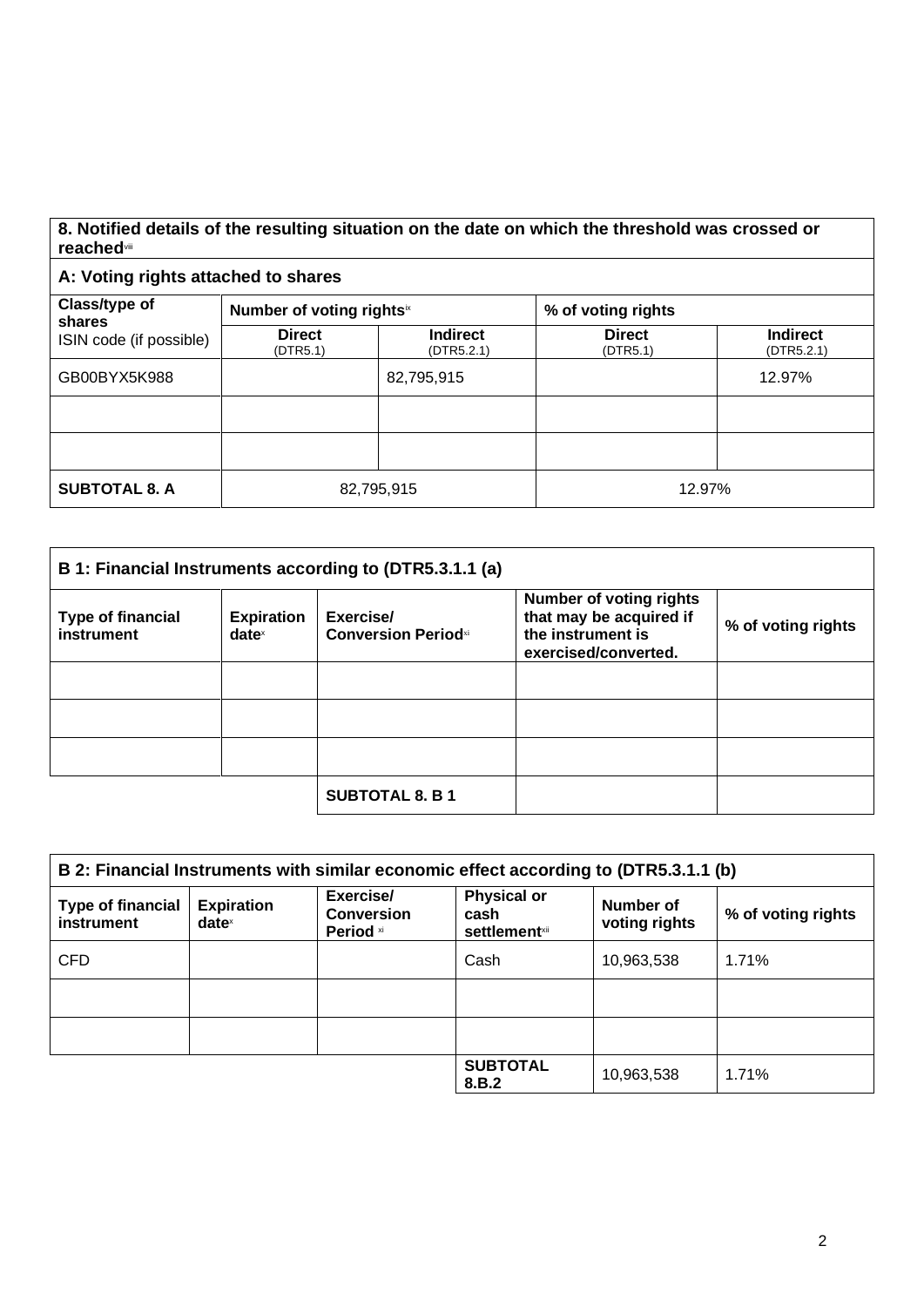| 9. Information in relation to the person subject to the notification obligation (please mark the<br>applicable box with an "X")                                                                                                                                  |                                                                                     |                                                                                                                         |                                                                                |  |
|------------------------------------------------------------------------------------------------------------------------------------------------------------------------------------------------------------------------------------------------------------------|-------------------------------------------------------------------------------------|-------------------------------------------------------------------------------------------------------------------------|--------------------------------------------------------------------------------|--|
| Person subject to the notification obligation is not controlled by any natural person or legal entity and does not<br>control any other undertaking(s) holding directly or indirectly an interest in the (underlying) issuerxili                                 |                                                                                     |                                                                                                                         |                                                                                |  |
| Full chain of controlled undertakings through which the voting rights and/or the<br>financial instruments are effectively held starting with the ultimate controlling natural person or legal entity <sup>xiv</sup><br>(please add additional rows as necessary) |                                                                                     |                                                                                                                         | X                                                                              |  |
| <b>Name</b> xv                                                                                                                                                                                                                                                   | % of voting rights<br>if it equals or is<br>higher than the<br>notifiable threshold | % of voting rights<br>through financial<br>instruments if it<br>equals or is higher<br>than the notifiable<br>threshold | Total of both if it<br>equals or is higher<br>than the notifiable<br>threshold |  |
| BlackRock, Inc.                                                                                                                                                                                                                                                  |                                                                                     |                                                                                                                         |                                                                                |  |
| BlackRock Holdco 2, Inc.                                                                                                                                                                                                                                         |                                                                                     |                                                                                                                         |                                                                                |  |
| <b>BlackRock Financial Management,</b><br>Inc.                                                                                                                                                                                                                   |                                                                                     |                                                                                                                         |                                                                                |  |
| <b>BlackRock International Holdings,</b><br>Inc.                                                                                                                                                                                                                 |                                                                                     |                                                                                                                         |                                                                                |  |
| <b>BR Jersey International Holdings</b><br>L.P.                                                                                                                                                                                                                  |                                                                                     |                                                                                                                         |                                                                                |  |
| BlackRock Holdco 3, LLC                                                                                                                                                                                                                                          |                                                                                     |                                                                                                                         |                                                                                |  |
| BlackRock Cayman 1 LP                                                                                                                                                                                                                                            |                                                                                     |                                                                                                                         |                                                                                |  |
| <b>BlackRock Cayman West Bay</b><br><b>Finco Limited</b>                                                                                                                                                                                                         |                                                                                     |                                                                                                                         |                                                                                |  |
| <b>BlackRock Cayman West Bay IV</b><br>Limited                                                                                                                                                                                                                   |                                                                                     |                                                                                                                         |                                                                                |  |
| <b>BlackRock Group Limited</b>                                                                                                                                                                                                                                   |                                                                                     |                                                                                                                         |                                                                                |  |
| <b>BlackRock Finance Europe Limited</b>                                                                                                                                                                                                                          |                                                                                     |                                                                                                                         |                                                                                |  |
| <b>BlackRock Investment</b><br>Management (UK) Limited                                                                                                                                                                                                           | 12.42%                                                                              | 1.71%                                                                                                                   | 14.14%                                                                         |  |
|                                                                                                                                                                                                                                                                  |                                                                                     |                                                                                                                         |                                                                                |  |
| BlackRock, Inc.                                                                                                                                                                                                                                                  |                                                                                     |                                                                                                                         |                                                                                |  |
| BlackRock Holdco 2, Inc.                                                                                                                                                                                                                                         |                                                                                     |                                                                                                                         |                                                                                |  |
| <b>BlackRock Financial Management,</b><br>Inc.                                                                                                                                                                                                                   |                                                                                     |                                                                                                                         |                                                                                |  |
| <b>BlackRock International Holdings,</b><br>Inc.                                                                                                                                                                                                                 |                                                                                     |                                                                                                                         |                                                                                |  |
| <b>BR Jersey International Holdings</b><br>L.P.                                                                                                                                                                                                                  |                                                                                     |                                                                                                                         |                                                                                |  |
| BlackRock Holdco 3, LLC                                                                                                                                                                                                                                          |                                                                                     |                                                                                                                         |                                                                                |  |
| BlackRock Cayman 1 LP                                                                                                                                                                                                                                            |                                                                                     |                                                                                                                         |                                                                                |  |